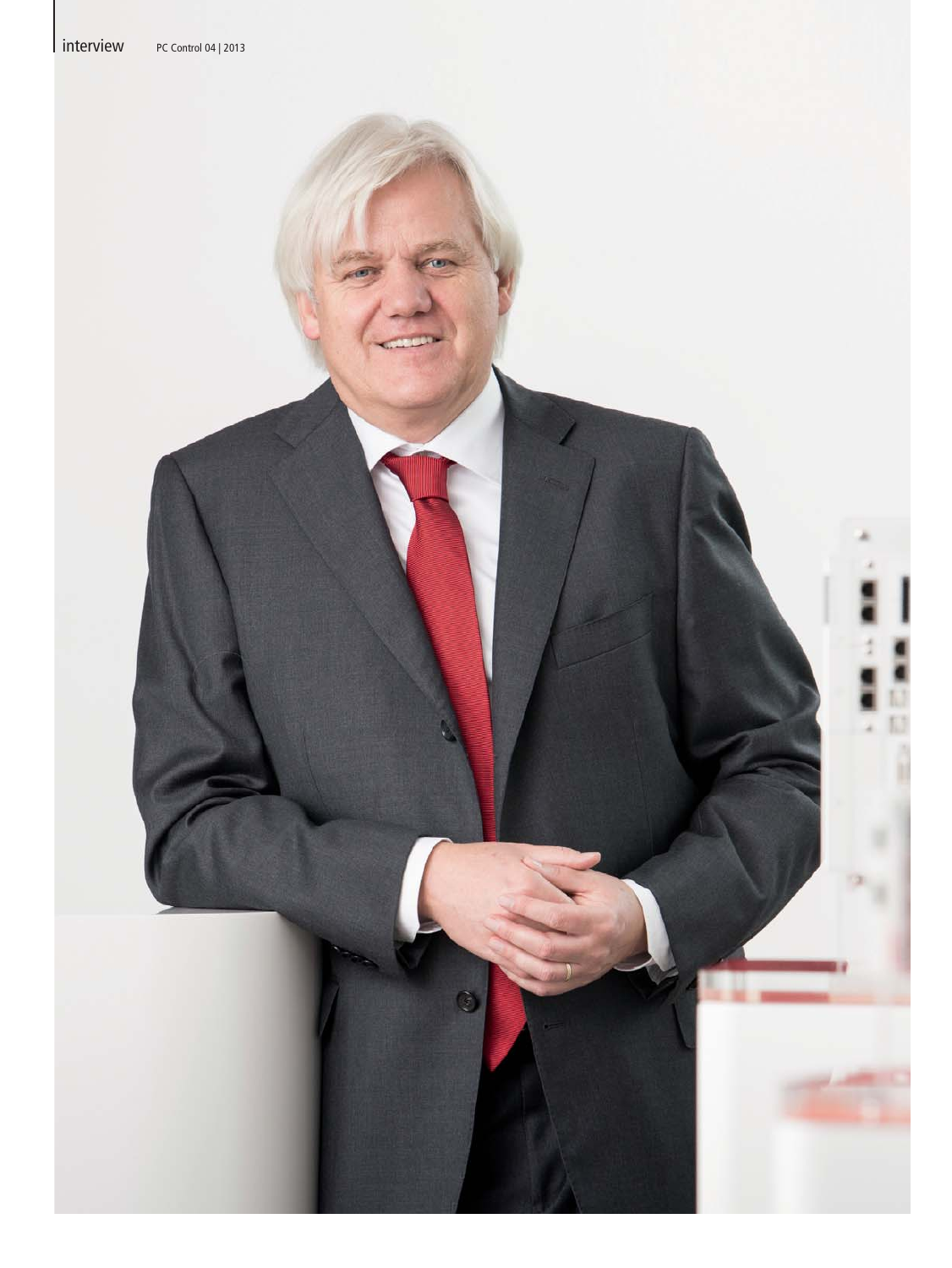# "Social automation" for Industry 4.0

The concept of Industry 4.0 requires close interaction between IT systems and automation technology – something that Beckhoff has focused on for 30 years. In this interview, Managing Director Hans Beckhoff gives a business update and tells Open Automation Editor-in-chief Ronald Heinze about how Industry 4.0 is already being implemented and how the underlying principles can lead to concepts of the future such as "social automation".

"We are quite pleased with the business results of 2013 thus far and overall turnover will most likely grow by 5 to 10 percent," says Hans Beckhoff, Managing Director of Beckhoff Automation, putting the revenue target for the year around 440 million euros. In the previous year, the company had suffered some sales declines caused by macroeconomic slumps in the solar and wind energy industries. The Managing Director views the results of the past two years also as a "return to normal" after several years of above-average growth. After all, Beckhoff has experienced an average annual growth rate of 16 percent since 2000.

Much of the current growth comes from the export side of the business: "China in particular stands out with increases between 15 and 20 percent," says Hans Beckhoff. Other countries with above-average growth include Turkey and a few European countries such as Austria and Finland.

Beckhoff views the global economic situation as very stable, with a tendency towards moderate growth. "Next year we will aim for double-digit growth again," says the entrepreneur. He is also optimistic as far as overall business development is concerned: "Automation is a cross-functional technology used in almost all areas. Not just in machine-building and systems engineering, but also

in areas such as building automation, medical technology and the entertainment industry. Wherever you see economic growth, automation plays a critical part." For the automation industry, this means successful companies must recognize new trends early and identify growth areas in terms of technology and

geography alike. "At this time, the US economy is growing again, and the southern European countries have bottomed out and will soon join their northern European neighbors on the path towards renewed growth," says Hans Beckhoff.

Accordingly, Beckhoff is continuing its international expansion. The company is currently setting up offices in Saudi Arabia and Egypt. However, expanding the existing Beckhoff network is just as important, says the Managing Director, particularly in important markets like Southeast Asia and China. Hans Beckhoff is convinced: "There are also excellent growth opportunities in our traditional markets like Germany, Europe and the US. PC-Control has been proven as a powerful control philosophy and is the obvious and attractive technological platform for "Smart Factories" and "Smart Control", which are part of the Industry 4.0 concept.

The demand for high-performance automation systems has spread all over the globe. "Companies that lead technologically all over the world are interested in our entire portfolio of solutions which is based on PC-Control and EtherCAT," continues Hans Beckhoff. "The technology divide we saw in the past has essentially disappeared."

#### Automation helps solve sociopolitical problems

"Automation is the answer to numerous great challenges facing mankind around the world," Hans Beckhoff says about the sociopolitical aspects confronting his company. As the Earth's population increases from 7 billion people in 2010 to approximately 8.3 billion people in 2030, "we forecast that prosperity will grow threefold by 2030, which translates to three times the demand for goods. This requires that products be made using less energy and with fewer natural resources. To master this kind of challenge, you need great ideas." Beckhoff

 "Companies that lead technologically all over the world are interested in our entire portfolio of solutions which is based on PC-Control and EtherCAT. The technology divide we saw in the past has essentially disappeared."

believes that this development provides the business and science communities with great opportunities to both participate and profit: "Our automation technology is called upon to create great solutions, and this technology is up to the task."

The concept of Industry 4.0 resulted from the search for general development trends in implementing these giant tasks. "The German federal government, under the leadership of Chancellor Angela Merkel, has been working together with Acatech, the German National Academy of Science and Engineering, in recognizing the potential advances that could result from the continued development of our production technologies," explains Hans Beckhoff. After some initial doubts about whether the term "Industry 4.0" is merely "old wine in new bottles," Beckhoff considers Industry 4.0 to be a "good umbrella term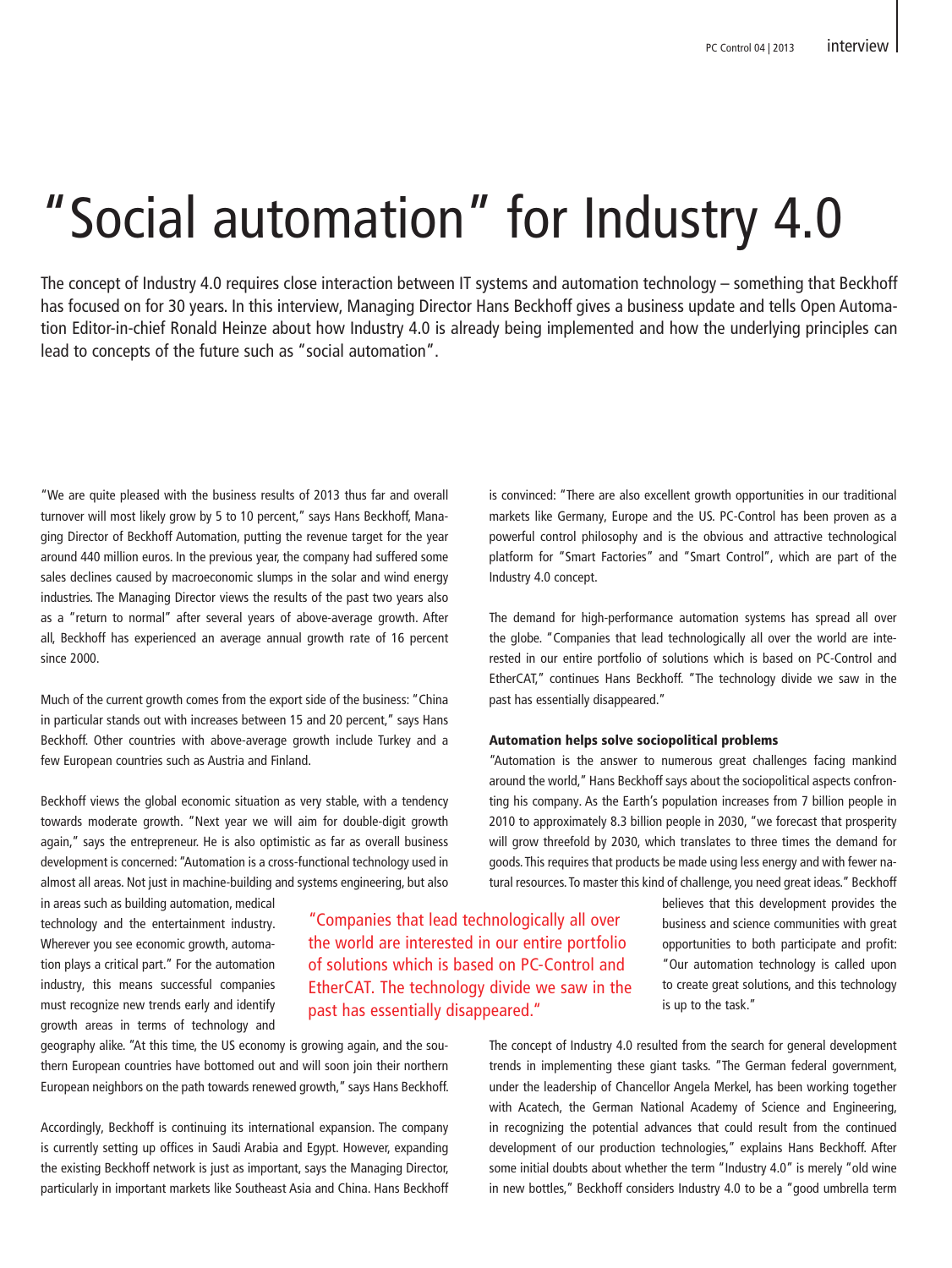and a handy keyword for some basic trends in automation and manufacturing technology as well as information, communication and Internet technologies." He believes that optimizing the interaction between all these technologies will lead to a new level of quality and result in higher levels of productivity and efficiency in manufacturing.

According to Hans Beckhoff, the basic technologies required for Industry 4.0 include automation technology along with the required sensors and actuators, information technology with its networking, server and database technologies ("Big Data"), as well as Internet technologies with web-based communication and web-based services such as cloud computing. "The Industry 4.0 initiative encourages us to analyze each aspect of automation for new innovations," the visionary continues. "Every engineer and scientist is called upon to take part in this effort with his or her concepts." Beckhoff is also analyzing how new concepts can be created in the context of Industry 4.0: "We reconsider all production and associated automation aspects and their potential for Industry 4.0. As a matter of fact, our PC-based control technology provides the perfect toolbox to truly implement Industry 4.0. Virtually all of our control systems enable network and web connectivity while using Windows as their operating system." As a result, today's users don't think twice about integrating Beckhoff controllers into their production network, linking them to databases, performing

remote maintenance over the Internet and, if desired, even request services via the cloud.

Maximum flexibility and deep integration into existing IT architectures are standard features that users of the open PC-Control platform from

Beckhoff have enjoyed since 1986, the year in which we delivered our first PC-based controller," says Hans Beckhoff. "The capabilities described in Industry 4.0 have been part of our control philosophy from the start. In other words, we have 'lived' Industry 4.0 from day one. Many functions and services are already available and more will follow."

### Long-term stability and scalability

PC-Control has another important benefit: "Since both hardware and software are durable and reliable technologies, system operators enjoy lower life cycle costs," states Hans Beckhoff. Yet another benefit: besides being long-lived, the ability of IPC technology to handle high computing requirements and storage capacities makes it suitable for analyzing the large data volume captured by condition monitoring components or for signaling critical data to higher-level monitoring systems. This data can then be used to analyze machine condition, for example. "This is where traditional PLCs quickly encounter their limits, because they do not provide sufficient processing capacity for such tasks, which are not directly control-related, but more future-oriented," explains Hans Beckhoff.

In addition to performance and stability, the PC-Control architecture features exceptional scalability with regard to Bus Terminals, software and CPUs, which Beckhoff considers to be "one of the great strengths of the Beckhoff system

architecture for everything from very small applications to the largest systems." The uniform system architecture covers all aspects of automation.

The same applies to hardware, for example, the IP 20-rated I/O modules: "We are proud that Beckhoff introduced the electronic bus terminal device category together with Wago at the 1995 Hannover Fair," recounts Hans Beckhoff. "This development surprised visitors, competitors and the entire industry at the time. The ground-breaking solution was widely accepted, used – and ultimately copied. Needless to say, we kept improving our Bus Terminals over the years. For example, for 10 years we have built our E-Series bus terminals, which use EtherCAT as the internal as well as higher-level bus and, as a result, can implement the fastest, deterministic response times. "Since EtherCAT Terminals don't require an additional sub-bus, the resulting system architecture is very powerful," says the Managing Partner. Beckhoff Bus Terminals feature "the widest selection of signal types, integrated measurement technology functions to support the Scientific Automation concept, as well as the eXtreme Fast Control (XFC) architecture. "From the 400 available signal types, machine builders can select the 10 to 15 that are usually needed for each application and cover all requirements perfectly," adds Beckhoff. The Bus Terminal series also has solutions with integrated drive technology functions. Hans Beckhoff is convinced that "Bus Terminals will continue to be a core component of

> the automation architecture for many years, if not decades, to come. Also, we will keep advancing this architecture in a strategic and systematic manner."

> EtherCAT represents another successful core

element of the Beckhoff system architecture: "We are proud that with EtherCAT we introduced a network technology 10 years ago that makes automation easier, more powerful and, last but not least, more affordable," says Hans Beckhoff. "EtherCAT has become a global standard that serves in many companies and industries as the foundation for their respective system architectures. Over 2,500 companies support EtherCAT today!"

#### Customer benefits + new developments = innovations

 "The capabilities described in Industry 4.0 have been part of our control philosophy from the start. In other words, we have 'lived' Industry 4.0 from day one."

> "Listening to your customers and understanding them is critically important," says the General Manager. "As an industrial equipment manufacturer, it is also our duty to keep an eye on general technology trends in general and understand them, and, of course, to use a good amount of creative thinking in the process. The next requirement involves development expertise. 'Total customer orientation' by itself is not enough. It is the mix of potential customer benefits and new technologies that leads to fresh ideas and innovations that generate evolutionary and sometimes even revolutionary progress," Hans Beckhoff summarizes. "We sell hardware and software in the form of products, but the things we actually deliver to our customers are creativity and trust." All of this works only in close cooperation with machine manufacturers and end users, says Beckhoff. "As a platform supplier we carry a responsibility that we take very seriously," he adds. Using the same approach, the company currently assesses all aspects